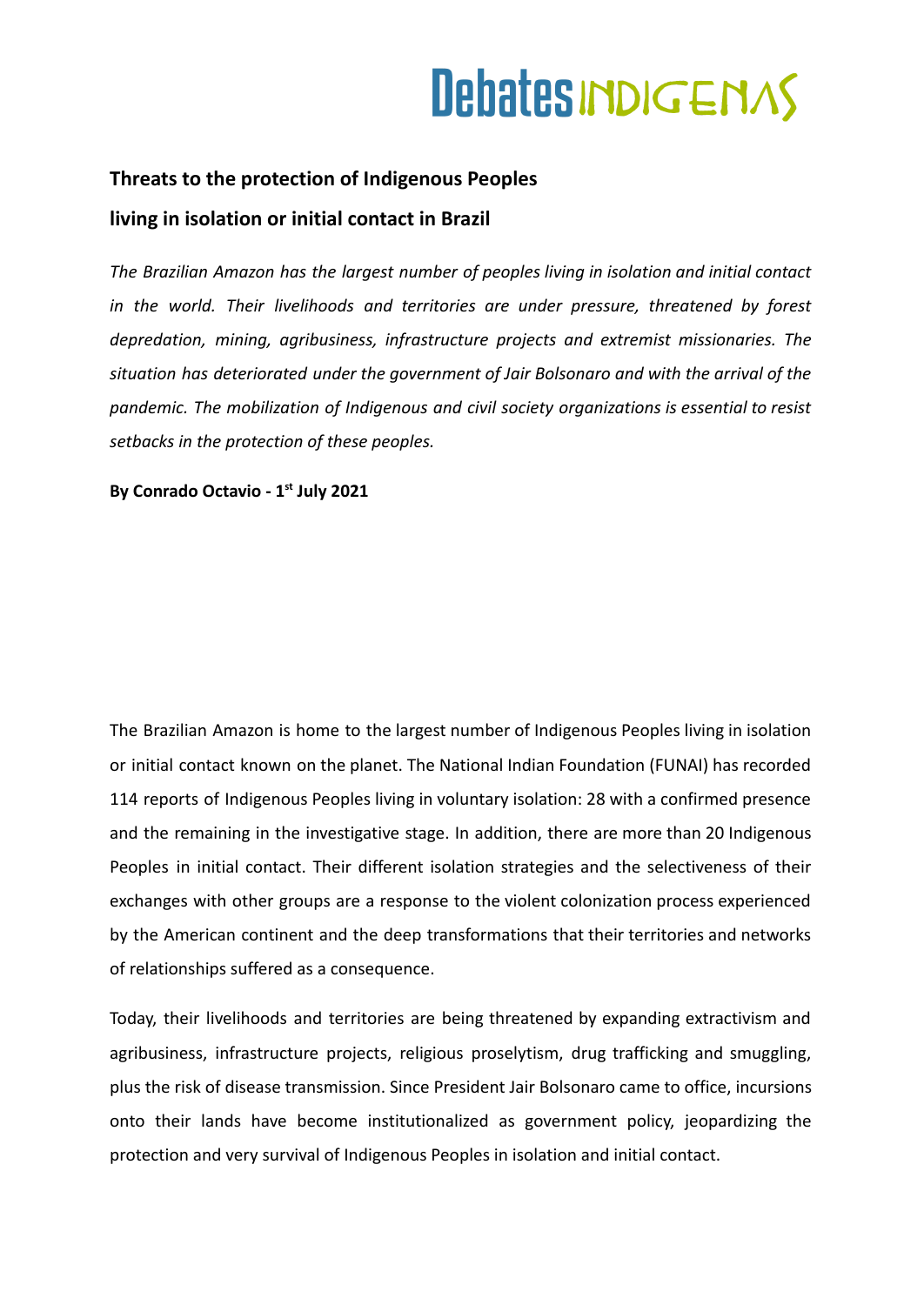#### **Re-democratization: a path to protecting the peoples living in isolation**

With the return of democracy in 1985, organized civil society and FUNAI officials changed the direction of public policy towards isolated peoples. After countless contacts throughout the 20<sup>th</sup> century promoted by the State, which led to the extinction of various [Indigenous](http://armazemmemoria.com.br/documento-que-registra-exterminio-de-indios-e-resgatado-apos-decadas-desaparecido/) [Peoples,](http://armazemmemoria.com.br/documento-que-registra-exterminio-de-indios-e-resgatado-apos-decadas-desaparecido/) a new framework was proposed by which to institutionalize their protection. These fundamental guidelines were founded on respect for the peoples' choice to remain in isolation and on protection of their territories.

The practices that had been in place up to that point to contact peoples or groups in isolation were therefore re-directed towards actions aimed at locating, monitoring and protecting their territories while respecting their refusal to establish permanent contact. The results of this process were notable: progress in research and in the systematization of information on these peoples, an expansion of permanent actions to protect their territories in the Brazilian Amazon and the legalization of Indigenous territories with a confirmed presence of isolated peoples.

In terms of post-contact policies and promotion of the rights of peoples in initial contact, however, progress was more timid. Even so, gradual improvements in strategies and planning, plus prevention and contingency measures in relation to possible contact situations, outbreaks and epidemics resulted in important changes. Along the same lines, another positive change was the production of specific programmes with some peoples, respecting and valuing their wishes, their territoriality, their way of life and their processes for knowledge transmission.

Unfortunately, this progress did not take place uniformly across all regions with the presence of Indigenous Peoples in isolation and in initial contact, and nor were these changes sufficient to reverse the violations of their rights that had already occurred.

#### **Challenges facing and limitations to the State's policy of protection**

Of the 86 reports that have yet to be confirmed, 35 are located outside of recognized Indigenous territories. Of these, 17 were found in regions with high rates of deforestation,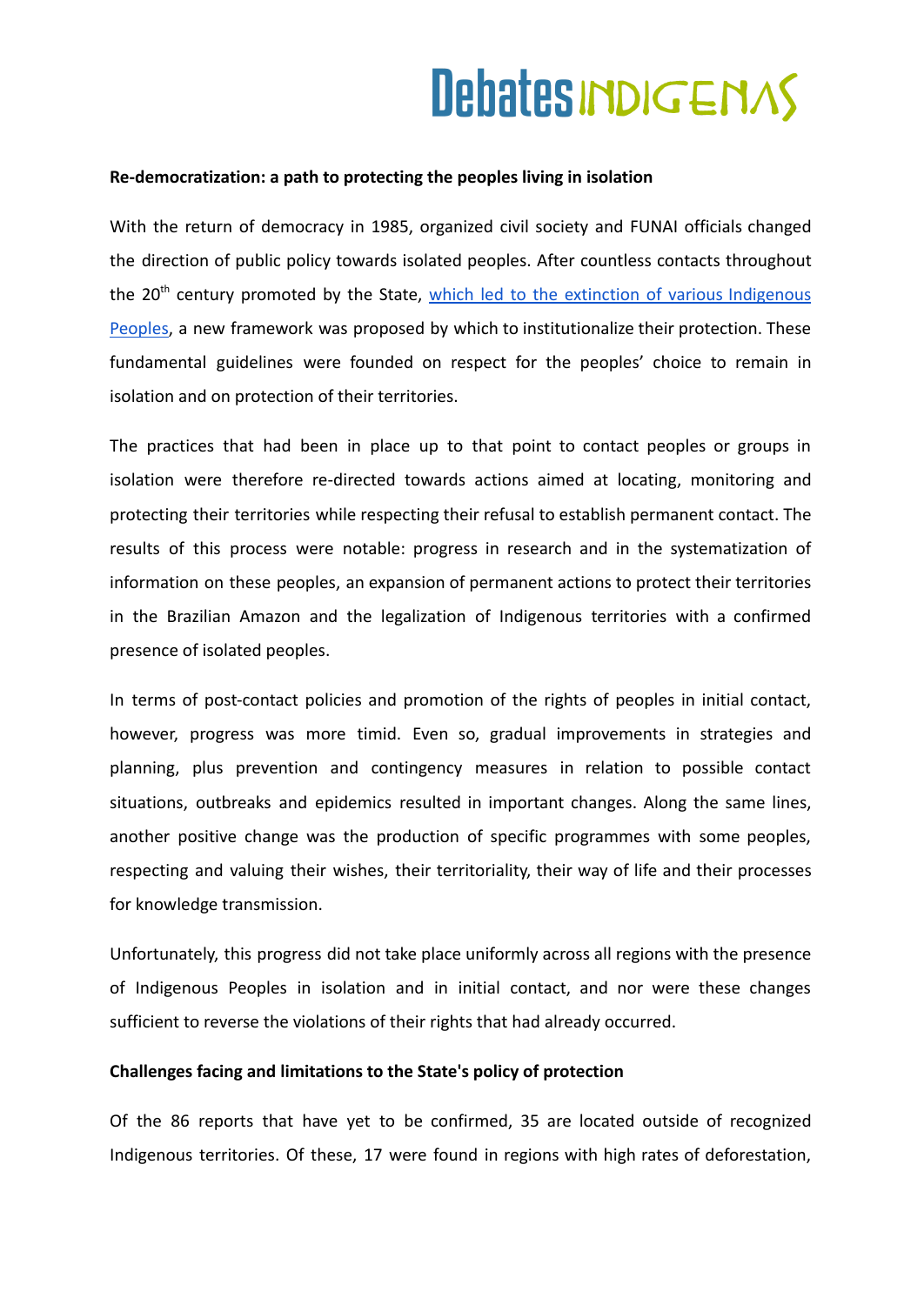areas also being affected by infrastructure projects in the states of Mato Grosso, Maranhão, Pará and Rondônia.

A study conducted by the [Socio-Environmental](https://acervo.socioambiental.org/acervo/publicacoes-isa/cercos-e-resistencias-povos-indigenas-isolados-na-amazonia-brasileira) Institute in 2019 identified 56 infrastructure projects that were having an impact on 28 Indigenous territories, 13 federal conservation units, four state conservation units and five unprotected areas in which 67 cases of isolated Indigenous Peoples had been reported (nine of them already confirmed). The same study revealed that, as of 2018, nearly 900,000 hectares of land had been deforested in areas with a presence of Indigenous Peoples living in isolation. In addition, it warned that half of the 28 confirmed cases of the presence of isolated Indigenous Peoples in Brazil were suffering unlawful pressures or were being affected by mining interests.

Even where land tenure regulations and territorial monitoring led to reduced pressure, changes in the dynamics of occupation in territories shared between isolated and contacted Indigenous Peoples imposed new challenges. The growing number of reports of the presence of isolated people near contacted villages and of sightings in different regions of the Amazon had already highlighted the risk of contact and conflict back in the early 2000s, along with the need to improve protection policies.

Between 2014 and 2019, five different contact processes occurred: with groups of the Korubo people in the Yavari Valley in 2014, 2015 and 2019; with Awá in Maranhão in 2014; and an initial contact with the Xinane, in Acre, also in 2014. In addition to the warnings issued by communities and organizations, the limitations of the policies being implemented and the need to strengthen FUNAI's and Indigenous participation in public protection policies can clearly be seen: not only in terms of providing information or collaborating on field activities but in the discussion, formulation, decision-making and implementation of strategies aimed at protecting these peoples.

The Brazilian State's lack of institutional interest or of openness to dialogue meant that, until just a few years ago, the protection of peoples living in isolation formed only a negligible area of work within the context of the wider gains made by Indigenous rights in the country.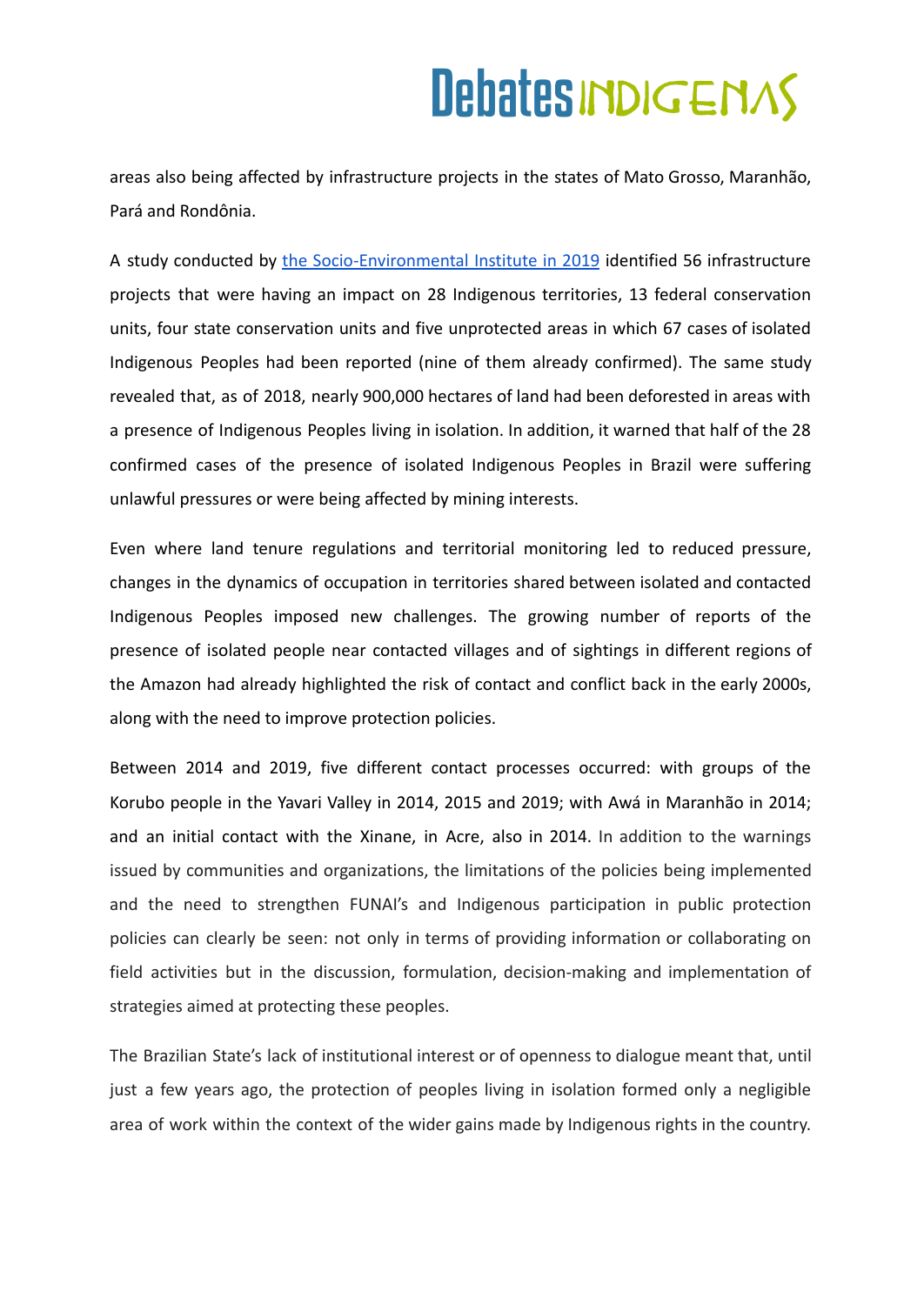In addition, this vacuum contributed to making Indigenous strategies on isolation and contact virtually invisible.

In the Mamoadate and Kaxinawá Indigenous Lands on the Humaitá River, the Manchineri and Huni Kuin have for years now been adopting different strategies by which to manage the territory they share with Indigenous Peoples in voluntary isolation: monitoring their presence; coming to agreements between communities not to use areas occupied by isolated peoples; raising awareness among neighbouring non-indigenous communities; and instigating indirect communication and exchanges with isolated peoples. In Maranhão, under intense pressure from loggers, the Guajajara of the Caru and Araribóia [territories](https://brasil.mongabay.com/2019/10/documentario-mostra-indigenas-isolados-awa-em-risco-na-amazonia/) created the ["Guardiões"](https://brasil.mongabay.com/2019/10/documentario-mostra-indigenas-isolados-awa-em-risco-na-amazonia/), groups dedicated to monitoring and protecting the territory they share with the isolated Awá.

In recent years, dialogue and [cooperation](https://trabalhoindigenista.org.br/wp-content/uploads/2021/03/CTI-Protecao_e_Isolamento-impressa-1.pdf) with the State aimed at protecting and promoting the rights of isolated [Indigenous](https://trabalhoindigenista.org.br/wp-content/uploads/2021/03/CTI-Protecao_e_Isolamento-impressa-1.pdf) Peoples has yielded significant results. This process came to a halt when Jair Bolsonaro was elected president, however. All the progress achieved in recent decades is now under serious threat due to the current situation in Brazil, which is the most hostile to Indigenous rights since the civil-military dictatorship of the 1960s-1980s.

### **Resisting the scorched earth project of death**

Since taking office in 2019, President Bolsonaro has delegated the management of indigenist, environmental, human rights and land policies to the most radical landowning and evangelical sectors, despite a clear conflict of interest. In addition, countless [positions](https://www.brasildefato.com.br/2021/02/19/militares-ja-ocupam-quase-60-das-coordenacoes-regionais-da-funai-na-amazonia-legal) in the federal [administration](https://www.brasildefato.com.br/2021/02/19/militares-ja-ocupam-quase-60-das-coordenacoes-regionais-da-funai-na-amazonia-legal) have been allocated to the military, many of whom do not have the technical know-how or experience to do the job.

In this context, the Federal Government's performance in the face of COVID-19 has been calamitous: thousands of cases of infection and deaths among [Indigenous](https://coiab.org.br/conteudo/a-devastadora-e-irrepar%C3%A1vel-morte-de-aruk%C3%A1-juma--1613590804505x760394878447255600) people in initial [contact](https://coiab.org.br/conteudo/a-devastadora-e-irrepar%C3%A1vel-morte-de-aruk%C3%A1-juma--1613590804505x760394878447255600) and among populations surrounding the territories of isolated peoples that could have been avoided. The administrative acts of the Federal [Government,](https://povosisolados.com/2021/05/25/coiab-e-opi-denunciam-pl-490/) together with the measures promoted by [Bolsonaro's](https://povosisolados.com/2021/05/25/coiab-e-opi-denunciam-pl-490/) lawmakers in Congress (much disputed Bill No. 490 being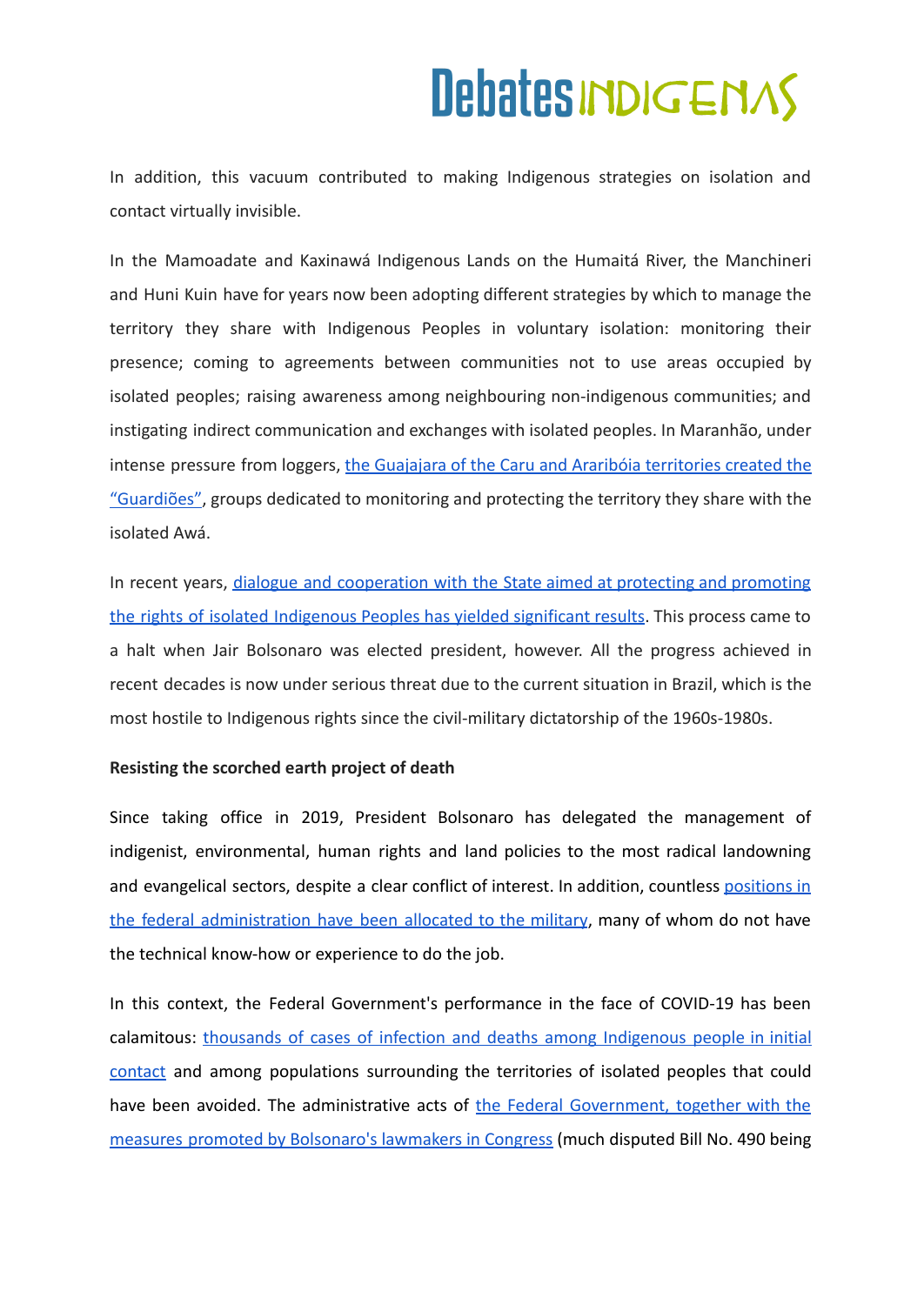one clear example), are weakening the Indigenous territories, promoting the presence of missionaries and encouraging other invaders.

Law 14,021, laying down measures to prevent and combat COVID-19 in the Indigenous territories, is in violation of the peoples' fundamental rights as it provides for the establishment of religious missions in areas with a confirmed presence of Indigenous Peoples living in isolation and initial contact. In addition, FUNAI's Regulatory Instruction No. 0[9](https://indigenistasassociados.org.br/2020/04/27/nota-tecnica-a-instrucao-normativa-da-funai-no-09-2020-e-a-gestao-de-interesses-em-torno-da-posse-de-terras-publicas/) facilitates the illegal [occupation,](https://indigenistasassociados.org.br/2020/04/27/nota-tecnica-a-instrucao-normativa-da-funai-no-09-2020-e-a-gestao-de-interesses-em-torno-da-posse-de-terras-publicas/) grabbing and sale of Indigenous lands, including those occupied by isolated people, such as the Piripkura and Ituna-Itatá [Indigenous Lands](https://www.greenpeace.org/brasil/ituna-itata-uma-terra-indigena-da-amazonia-tomada-por-ganancia-e-destruicao/).

In the little more than two years since Bolsonaro has been in office, there has been a proliferation of invasions, conflicts, illegal mining, and the burning and deforestation of lands with the presence of isolated Indigenous groups. The mass invasion of "*[garimpeiros"](https://www.socioambiental.org/pt-br/noticias-socioambientais/cicatrizes-na-floresta-garimpo-avancou-30-na-terra-indigena-yanomami-em-2020)* [gold [prospectors\]](https://www.socioambiental.org/pt-br/noticias-socioambientais/cicatrizes-na-floresta-garimpo-avancou-30-na-terra-indigena-yanomami-em-2020) onto the Yanomami territory, the timber exploration in the Araribóia territory, and the increased [deforestation](https://www.socioambiental.org/pt-br/noticias-socioambientais/desmatamento-avanca-no-territorio-dos-ultimos-indigenas-piripkura) and land grabbing in the Piripkura, Ituna-Itatá and Uru-Eu-Wau-Wau territories are just some of the most critical situations right now.

The actions of Indigenous and civil society organizations have been decisive in confronting these attacks and setbacks, both in the territories and through legal actions and national and international political advocacy. One such measure was the action filed in the Federal Supreme Court by the Coordinating Body of Indigenous Peoples of Brazil (APIB) and six political parties, calling on the Federal Government to protect Indigenous Peoples in the face of the pandemic. The *Allegation of [Non-Compliance](https://apiboficial.org/2020/08/01/adpf-709-no-supremo-povos-indigenas-e-o-direito-de-existir/) with Fundamental Precept No. 709* called for the creation of sanitary barriers in territories with the presence of isolated people, the eviction of invaders and the establishment of an emergencies coordinating committee to manage actions to combat the pandemic.

In Amazonas state, a civil action by the Union of [Indigenous](https://www.brasildefato.com.br/2020/04/17/em-decisao-inedita-justica-proibe-entrada-de-religiosos-em-terras-indigenas-no-am) Peoples of the Yavari Valley succeeded in containing the entry of missionaries onto a territory that is home to the largest concentration of isolated Indigenous Peoples in Brazil. For its part, the Coordinating Body of Indigenous Organizations of the Brazilian Amazon is [continuously](https://coiab.org.br/covid) monitoring cases of